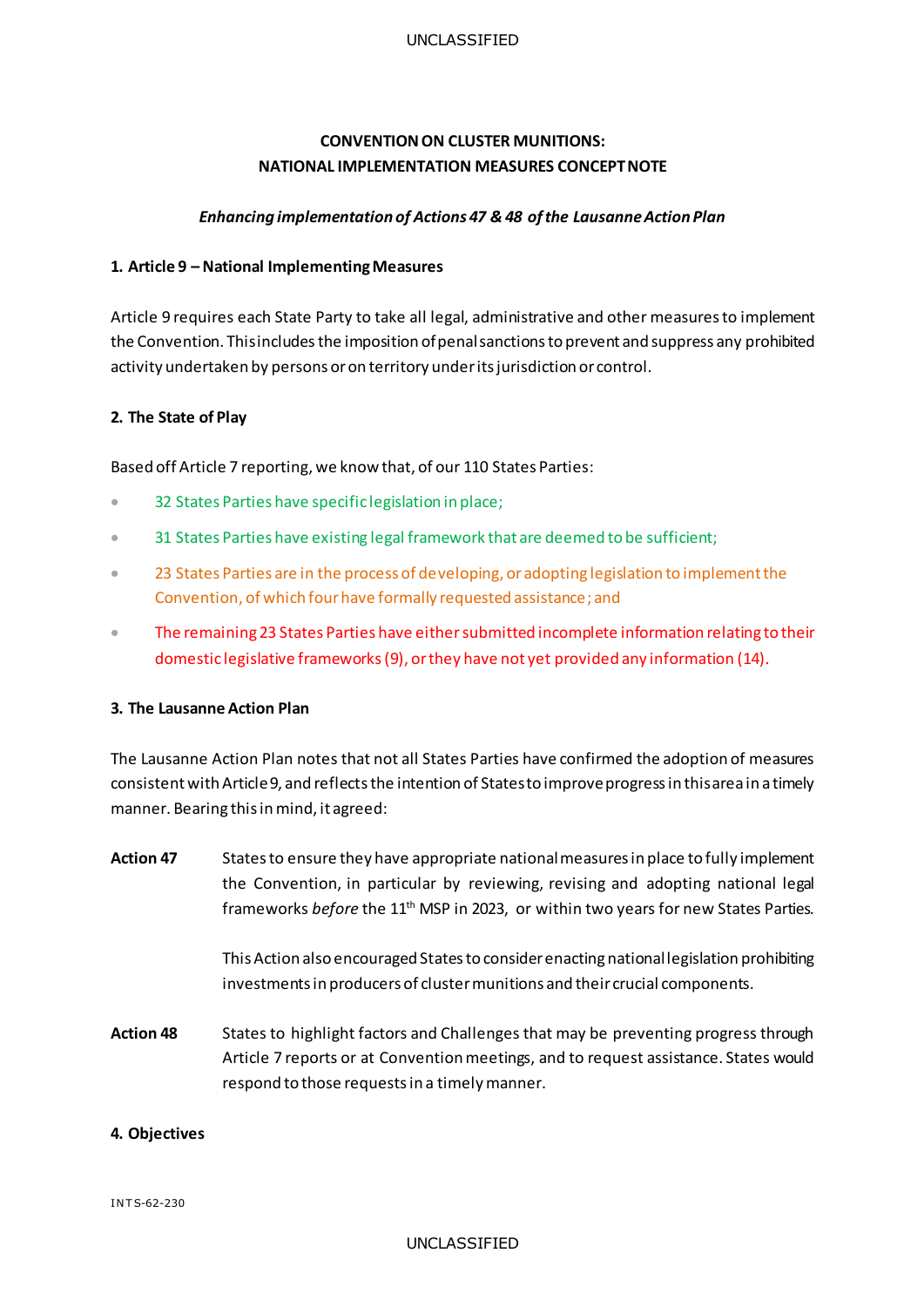#### UNCLASSIFIED

#### Page 2 of 3

- I. To increase, as far as practicable, the number of States Parties in compliance with Article 9 of the CCM, in keeping with Action 47 of the Lausanne Action Plan.
- II. Those States Parties that have requested assistance to implement their Article 9 obligations receive that assistance in a timely fashion.
- III. States Parties have a greater understanding of their Article 9 obligations, but also efforts are made to facilitate the Convention's membership of and appreciation for the factors faced by some States Parties in ensuring national implementation measures are in place.
- IV. Promote a regional approach, including through existing regional meetings and institutions, to encourage those 23 States about which only incomplete or no information is held with respect to national implementation, to report on this and, if required, request assistance.
- V. To consider the role of investment prohibitions in Action 47 of the Lausanne Action Plan, given the practical contribution divestment can make to achieving the Convention's goals.
- VI. To work closely with the universalisation coordinators, among other coordinators, on the sharing of information relating to national implementation.
- VII. To work closely with the ISU, the ICRC, as well as the CMC and other civil society actors to ensure we are making the most out of our efforts and focus.

#### **5. Actions**

- A. To follow-up with those delegations that have requested assistance for Article 9 implementation. *Ongoing, before 10MSP.*
- B. To develop a video on national implementation of the CCM, that points delegates to existing resources available to assist domestic implementation, and which grows States' understanding of what national implementation can entail, in a short, snappy way. *By end 2021, completed.*
- C. To ensure States are made aware of the range of resources that exist on the CCM ISU's website that might support National Implementation. *By end 2022.*
- D. To engage with universalisation coordinators, including around when a State might be interested in signing/ratifying the Convention. Groundwork for implementation is best laid during the ratification process, given the culmination of political interest and legislative attention. *By end 2022.*